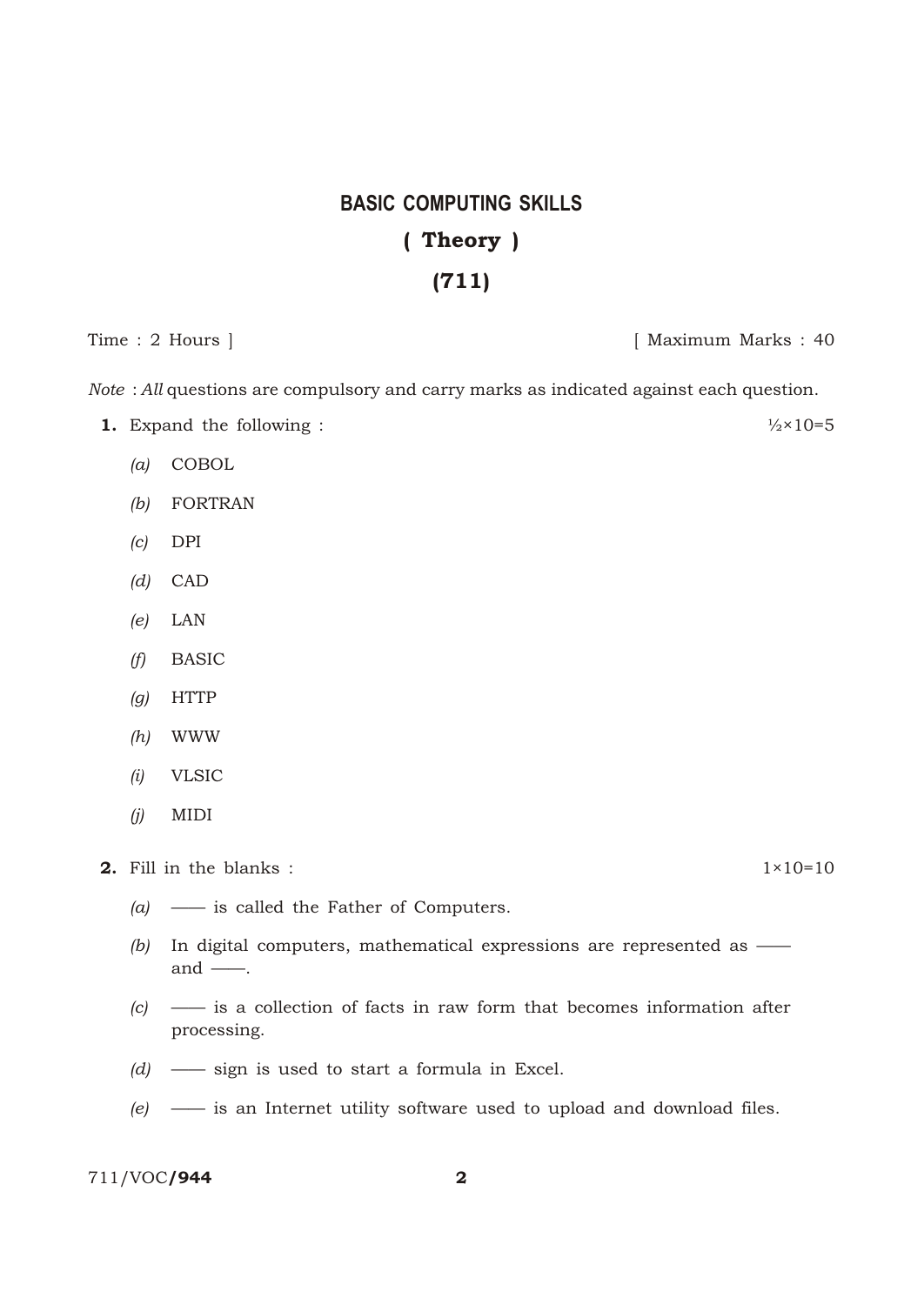- *(f)* —— is a place where you keep all useful things which can be always accessible.
- *(g)* —— is the DOS command used for checking memory usage.
- *(h)* —— is the shortcut key for creating a new file in MS-Word.
- *(i)* To change the data format select the —— from the format cells window.
- *(j)* There are —— ways to filter a database.
- **3.** State whether the following statements are True (T) or False  $(F)$  :  $\frac{1}{2} \times 10 = 5$ 
	- *(a)* Ctrl + N is used to open a file.
	- *(b)* Compiler compared to Interpreter is faster.
	- *(c)* Magnetic tapes are used for large computers like Mainframe.
	- *(d)* 8 bytes is equal to 1 bit.
	- *(e)* In RAM, the programs are stored permanently.
	- *(f)* All the Folders are stored in Files.
	- *(g)* FoxPro is a type of system software.
	- *(h)* VDU is most popular input device.
	- *(i)* In binary system you can work with only 0 and 1.
	- *(j)* Netscape Communicator is a type of browser.
- **4.** Define the following terms briefly :  $1\frac{1}{2} \times 5 = 7\frac{1}{2}$ 
	- *(a)* Hybrid computers
	- *(b)* Flowchart
	- *(c)* FTP
	- *(d)* Slide show view
	- *(e)* Autofit

## 711/VOC/**944** 3 **3 12.5 P.T.O.**